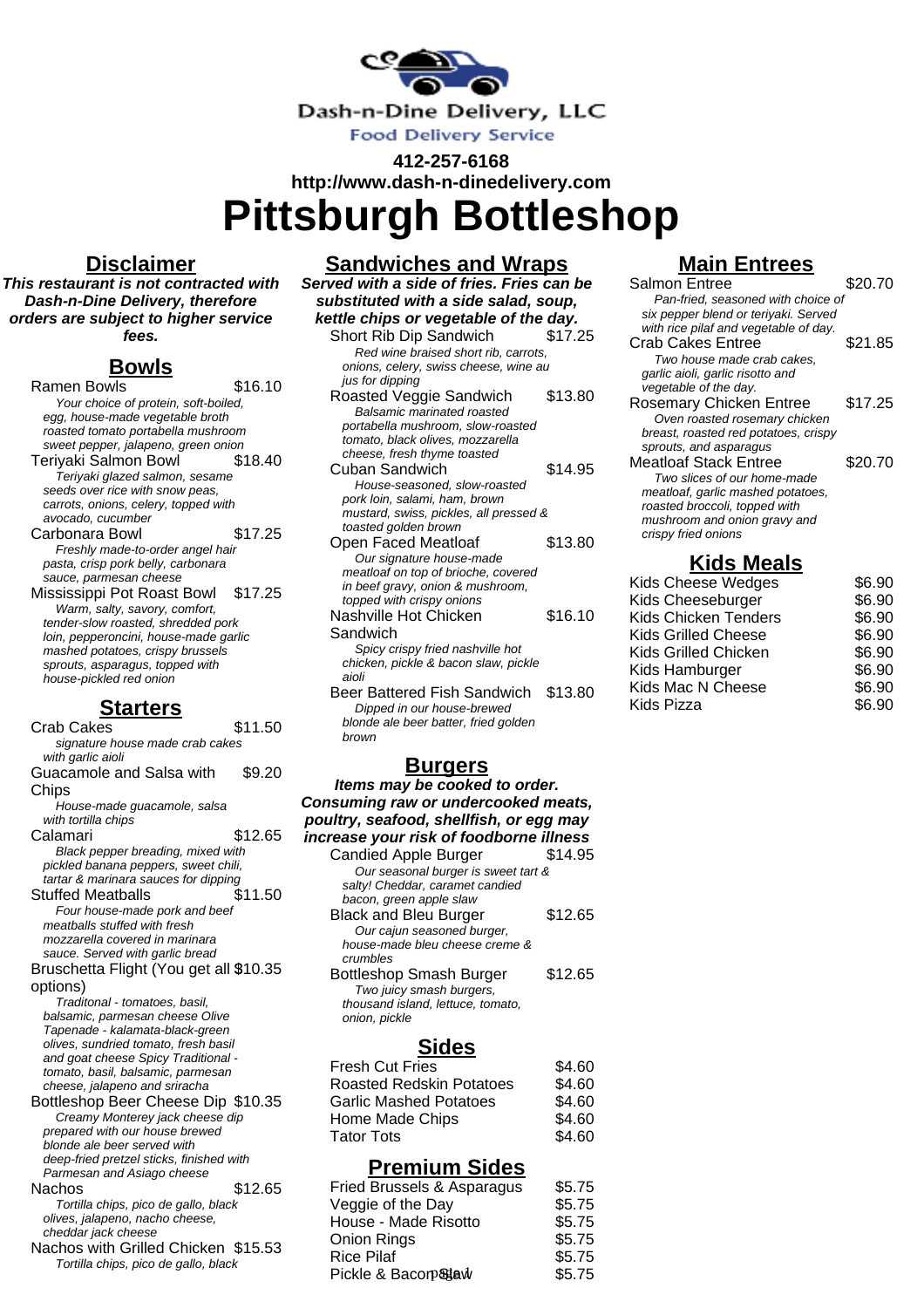| olives, jalapeno, nacho cheese,<br>cheddar jack cheese<br>\$16.68<br>Nachos with Short Ribs<br>Tortilla chips topped with Pico de<br>Gallo, black olives, jalapenos, nacho<br>cheese and cheddar jack cheese | <b>Sweet Potato Fries</b><br>Cup of Daily Soup<br>Side Salad<br>Mac & Cheese | \$5.75<br>\$5.75<br>\$5.75<br>\$5.75 |
|--------------------------------------------------------------------------------------------------------------------------------------------------------------------------------------------------------------|------------------------------------------------------------------------------|--------------------------------------|
|--------------------------------------------------------------------------------------------------------------------------------------------------------------------------------------------------------------|------------------------------------------------------------------------------|--------------------------------------|

Short Rib Nachos \$16.68 Tortilla chips, pico de gallo, black olives, jalapeno, nacho cheese, cheddar jack cheese Plain Quesadilla  $$10.35$ Grilled tortilla filled with cheddar jack cheese, onions, green peppers, jalapenos, tomatoes and drizzled with Bottle shop sauce. Served with salsa and sour cream Chicken Quesadilla \$13.23 Grilled tortilla filled with chicken, cheddar jack cheese, onions, green peppers, jalapenos, tomatoes and drizzled with Bottle shop sauce. Served with salsa and sour cream Short Rib Quesadilla  $$14.38$ Grilled tortilla filled with short rib, cheddar jack cheese, onions, green peppers, jalapenos, tomatoes and drizzled with Bottle shop sauce. Served with salsa and sour cream Portabella Mushroom Quesadilla \$12.65 Grilled tortilla filled with portabella mushrooms, cheddar jack cheese, onions, green peppers, jalapenos, tomatoes and drizzled with Bottle shop sauce. Served with salsa and sour cream Buffalo Chicken Dip \$10.35 House-made with our signature Bottleshop hot sauce, ranch, cheddar, roasted chicken, tortilla chips Stuffed Bacon Wrapped Jalapenos \$13.80 Freshly made in house jalapenos stuffed with house-made cream cheese, cheddar mix, wrapped in applewood smoked bacon **FlatBread Pizza** Classic Cheese Flatbread \$12.65 Mozzarella, red sauce

Classic Pepperoni FlatBread \$13.80 Pizza

Pepperoni, mozzarella, read sauce Buffalo Chicken Flatbread \$13.80 Our house made buffalo dip, red

onions, drizzled with ranch Margherita Flatbread Pizza \$14.95

Slices of fresh mozzarella, tomato, fresh basil, red sauce

Seasonal Vegetable FlatBrea\$16.10 Garlic parmesan sauce, sun dried tomato, artichoke, mozzarella, parmesan

### **Wings**

**Sauce: Inferno, hot, spicy ranch, mild buffalo, slick rick, sweet chili, teriyaki, bbq, garlic parmesan, dry rub cajun, dry rub seasoned salt** Traditional Wings - Half Pound\$8.05 Crispy jumbo cuts cooked to perfection and served with celery Traditional Wings - One Poun<sup>814.95</sup> Crispy jumbo cuts cooked to perfection and served with celery Boneless Wings - Half Pound\$11.50 Lightly breaded & perfectly cooked to a crisp golden brown and served with a side of celery

# **Salads**